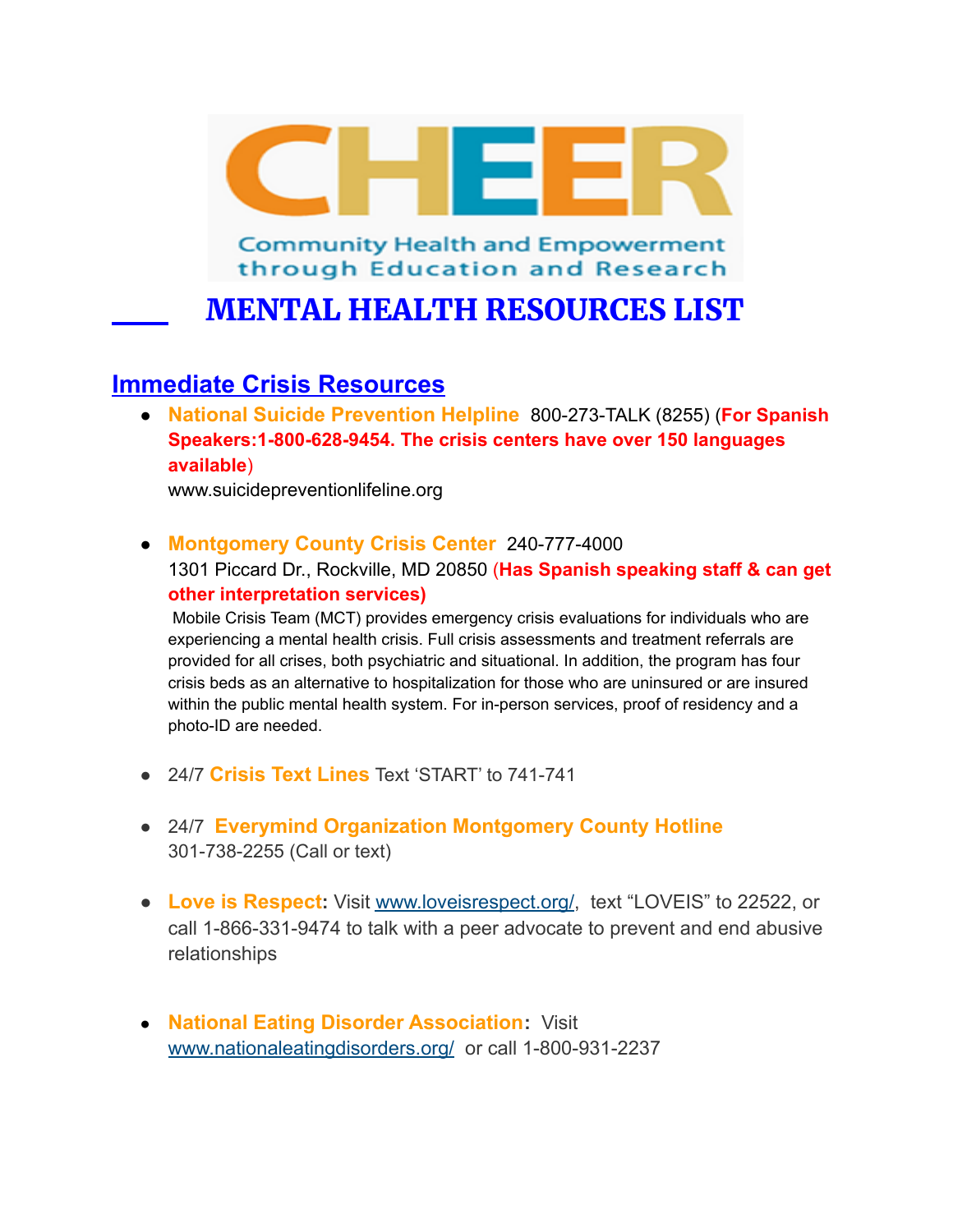● **SAMHSA's National Helpline (English & Spanish Support)**:

1-800-662-HELP (4357) - For individuals and family members facing mental and/or substance use disorder. Confidential, free, 24/7 support in English and Spanish.

# **Teletherapy/Therapy/Counseling**

#### **1.Center for Healthy Families (Multilingual staff)**

**Contact:** Room 0142, School of Public Health, Building 255 University of Maryland College Park, MD 20742-7515 (301) 405-2273 [chf@umd.edu](mailto:chf@umd.edu) <https://www.thecenterforhealthyfamilies.com/>

Provides therapist services for mental health and relationship problems. There are multilingual staff present to accommodate patients. Fees are on a sliding scale basis determined by income. The fees range from \$15-\$70 per session. Payments can be made in cash, credit, or debit at the end of a session. Military families have a discount that is available to them. The first 6 therapy sessions are free. After the 6 initial sessions, sessions will then be \$20 per session. You must be 18 years or older for individual sessions and couples therapy. For family sessions, one legal guardian must be present. You must also not have any untreated severe mental health diagnosis. You also must not have had any suicidal ideation and/or attempts that resulted in hospitalization in the last 3 months. They also do not treat any psychotic disorders or autistic disorders. For couples therapy, there also must not be any current (or in the past 6 months) experiences with physical aggression that led to seeking medical care. For family therapy, there must not currently(or in the past 6 months) be any domestic violence occurring in the household. Individual Sessions occur Monday-Friday 9 am- 5 pm. Group and family sessions occur after 5 pm. Services offered include child therapy, play therapy, family counseling, premarital counseling, couple/marriage counseling, coping & adjustments, anger management, discernment counseling, group therapy, individual therapy, grief therapy, trauma therapy, and anxiety management. To start, call the Center for Healthy Families at (301)-405- 2273. Requests are then promptly sent to a therapist to set up an initial appointment. In addition, to answer any questions that you may have. New clients should respect a response within a week. You could also email at [chf@umd.edu](mailto:chf@umd.edu) to set up an appointment. Make sure to include your phone number in the email, the type of service you are seeking, and best times to contact you for a phone intake. **DUE TO COVID-19, ALL SERVICES ARE CURRENTLY REMOTE**

# **2. Adult Behavioral Health Program**: **(Translation Services available & accepts those who are undocumented)**

**Contact: (**240) -777-1770 **Location:** Mid County Health Center 11002 Viers Mill Road Wheaton, MD 20902 **Hours of Operation**: 8 am- 4pm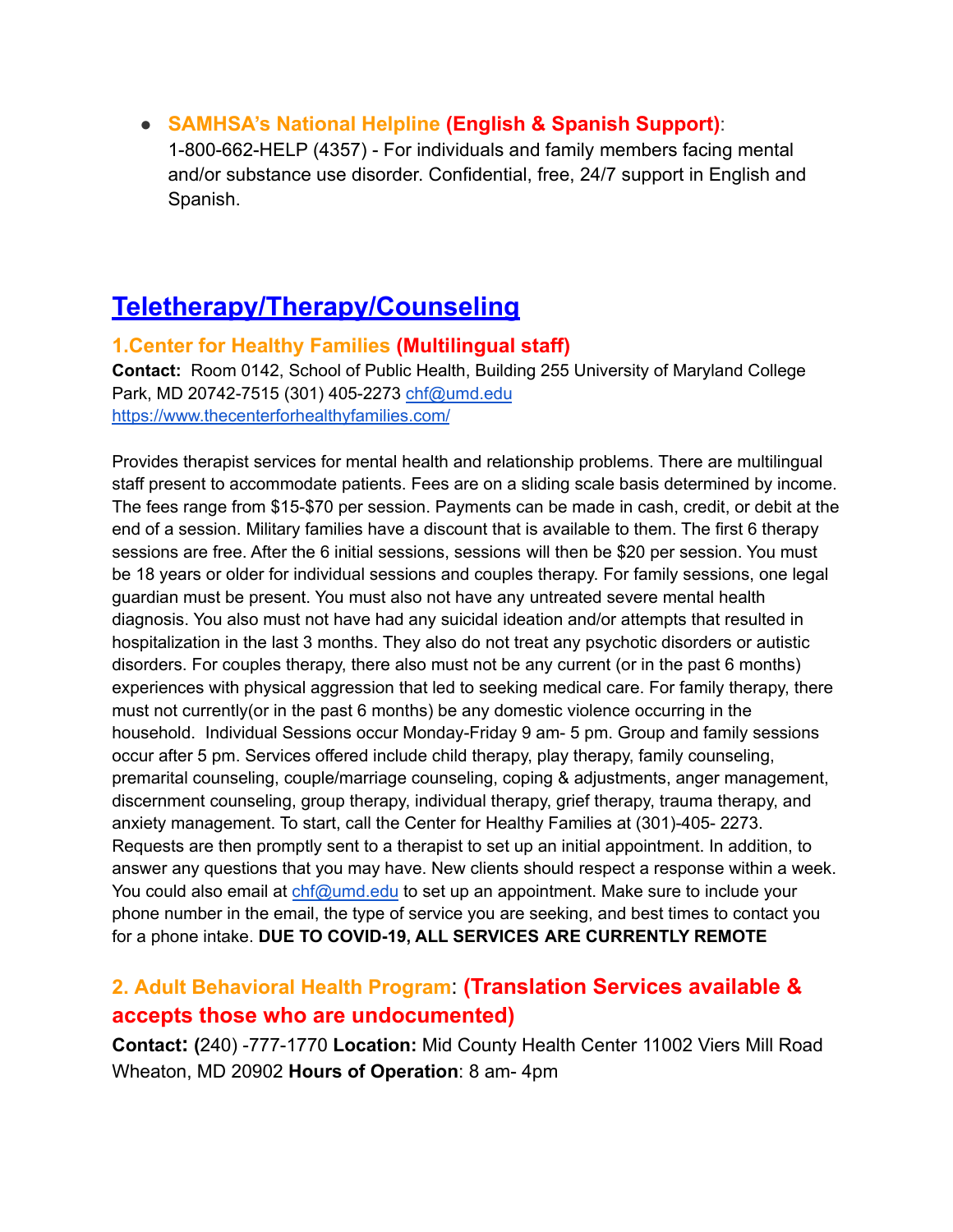[https://www.montgomerycountymd.gov/HHS-Program/Program.aspx?id=BHCS/BHCSA](https://www.montgomerycountymd.gov/HHS-Program/Program.aspx?id=BHCS/BHCSAdultmentalhealth-p321.html) [dultmentalhealth-p321.html](https://www.montgomerycountymd.gov/HHS-Program/Program.aspx?id=BHCS/BHCSAdultmentalhealth-p321.html)

The Adult Mental Health Program is an outpatient mental health program which provides services, including individual and group psychotherapy, office based case management, and psychiatric medication monitoring to low-income residents of Montgomery County who are experiencing serious mental illness and who are unable to access the public mental health system due to lack of public benefits or their immigration status or income. This program also serves individuals in special situations, such as those discharged from a psychiatric hospital or incarceration, those involved with other health and human service agencies, or those who have experienced treatment failures in the public mental health system. The goals of this program are to improve the mental health of clients and to assist them in increasing their adaptive functioning in the community. Most staff members are bilingual in either Spanish and English or Vietnamese and English. Translation services are available via the Language Line. No private insurances are accepted but the program does accept Maryland Medical Assistance, PAC, and Medicare. A sliding fee scale issued by the Maryland Department of Health and Mental Hygiene is used to determine fees; however, clients are not turned away due to inability to pay.

• Low-income Montgomery County residents over the age of 18 who are experiencing serious mental illness. Those with private insurance are not eligible. All referrals are through the Access to Behavioral Health Services program.

# **3. Everymind Organization (Low income, uninsured, & newly arrived Spanish or French speaking immigrants):**

**Contact:** For adult counseling, contact Patricia Doherty [CounselingServices@Every-Mind.org](mailto:CounselingServices@Every-Mind.org) 301-424-0656 x518. For Friendly visitor, contact Amy Fier [afier@Every-Mind.org](mailto:afier@Every-Mind.org) 301-424-0656 x511 <https://www.every-mind.org/>

1. **Adult Counseling** Individual and family counseling is provided in a community based setting- to increase self-esteem, improve relationships with family and friends, and develop positive coping skills. Services are provided by Everymind's licensed, bilingual clinicians. Clients are low-income, uninsured, and newly arrived Spanish and French speaking immigrants living in Montgomery County, many who have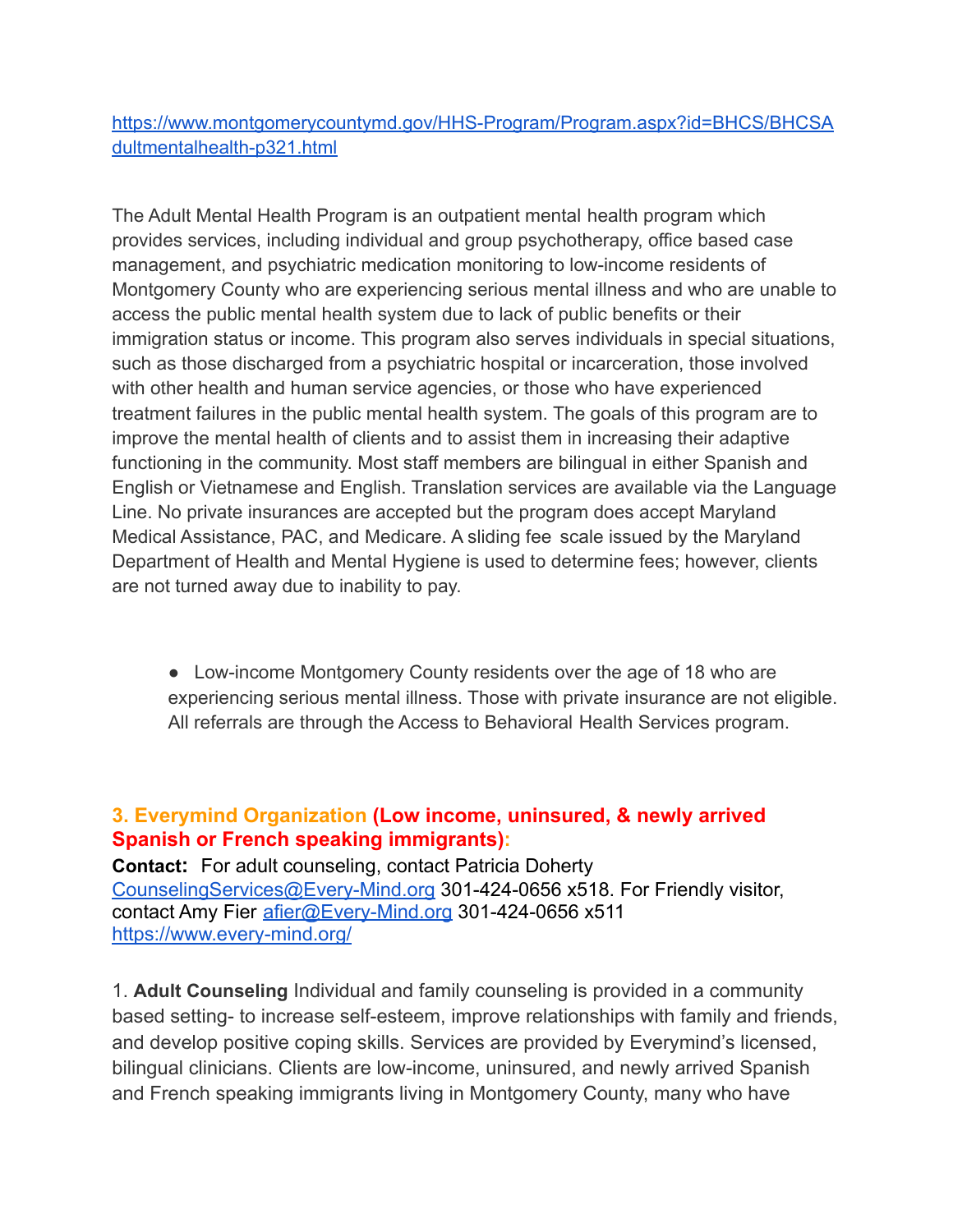experienced trauma. In addition, services are available for individuals with Medicaidto increase access to high quality mental health services for low-income adults

2. **Friendly Visitor** Friendly Visitor provides friendship & emotional support to older adults who are homebound, isolated, and lonely-to reduce feelings of loneliness and isolation, help individuals remain in the community, and maintain a safe-home environment. Clients are matched with trained volunteers who share similar interests and visits one hour per week to form friendships Clients must be 60+, live in Montgomery County, and be able to engage in conversation and remember their volunteer from week to week

# **4. Pro Bono Counseling Project (Offers services to those who speak Spanish. Also, offers interpretation services for other languages. No documentation required. So, supports those who are undocumented.)**

**Contact:** (410)-825-1001 for a confidential phone interview

## <https://probonocounseling.org/>

Free therapy in Maryland may be available if you are sad, grieving, stressed or want to make a change in your life. The Pro Bono Counseling Project assists families, couples and individuals. Services are available via teletherapy (video conferencing), and during the COVID-19 pandemic, telephone only therapy has been authorized in Maryland.

The Pro Bono Counseling Project's mission is to ensure that Marylanders with limited resources requesting mental health care are provided access to volunteer licensed mental health professionals and other necessary supportive services.

# **5. SMR Counseling Services**

**Contact:** Burtonsville 240-389-1487 <https://www.smrcounselingservices.com/>

About Our Pro Bono Services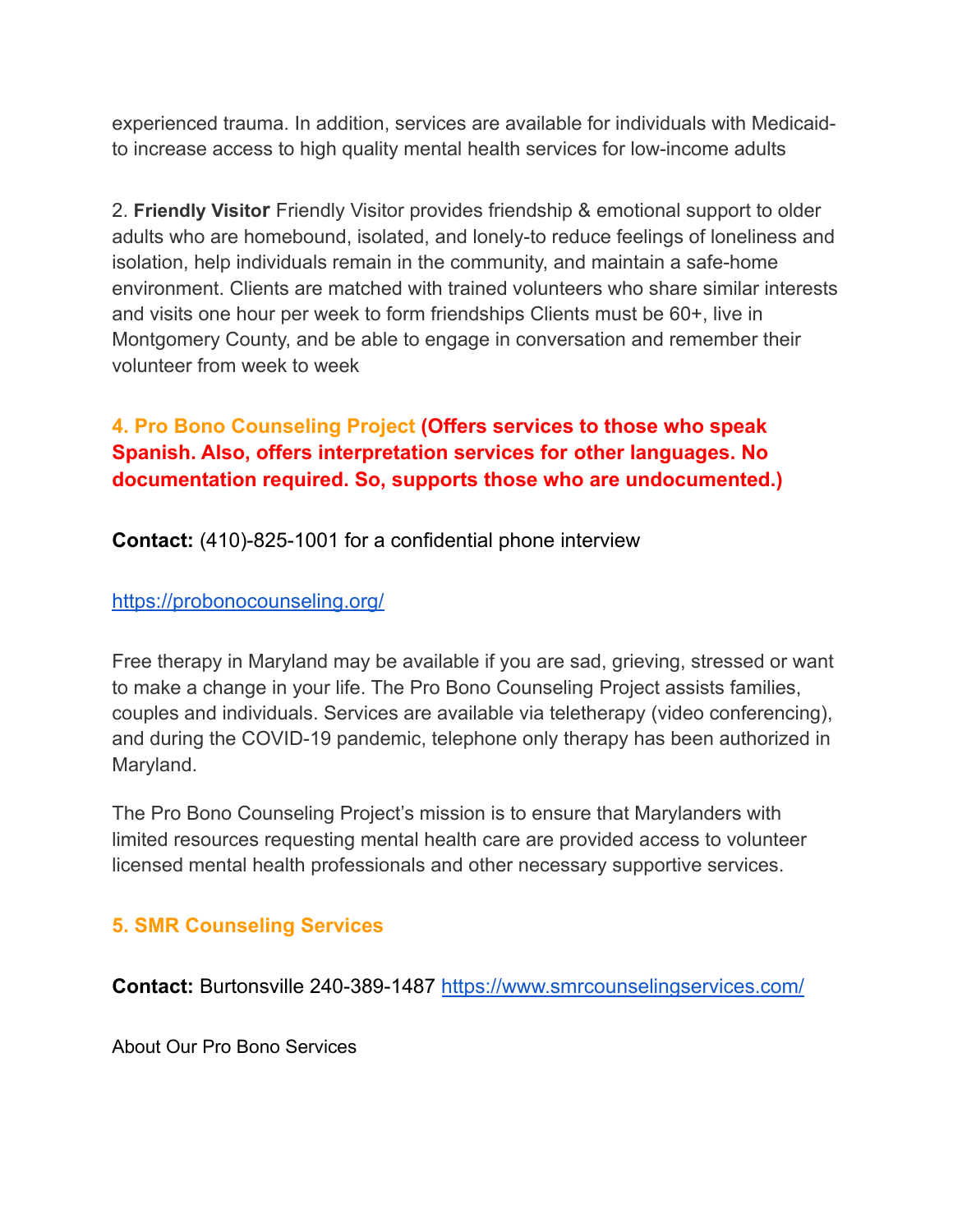Pro Bono counseling is free service available to adults who are unemployed, uninsured, under insured, or unable to afford traditional counseling services. This may include individuals and couples that are struggling with situations such as unemployment, life changes, depression, anxiety, grief or marital issues. We will provide short term counseling (10 sessions or less) at no cost to the recipient. Your sessions will be provided by Master's Level students, Licensed Professional Counselor Interns, Social Work Interns, or Marriage and Family Therapy Interns supervised by Dr. Shauna Moore Reynolds, Ed.D., LCPC-S, LPC, ACS.

Pro Bono Services Eligibility Criteria\*

- \* Individuals and Couples
- \* Uninsured/Underinsured
- \* Unemployed
- \* Unable to afford traditional counseling services
- \* Commitment to Prompt Attendance
- \* Commitment to fully participate in therapeutic interventions and homework

# **6. Community Clinic, Inc. (Interpretation services available. All services based on a sliding scale. You must have CCI as your primary care provider.)**

## **Contact:** (866)-877-7258

<https://cciweb.org/>

7 Locations in Montgomery County (Germantown, Gaithersburg, Silver Spring, Wheaton, Takoma Park)

2 Locations in Greenbelt

All Services are based on a sliding scale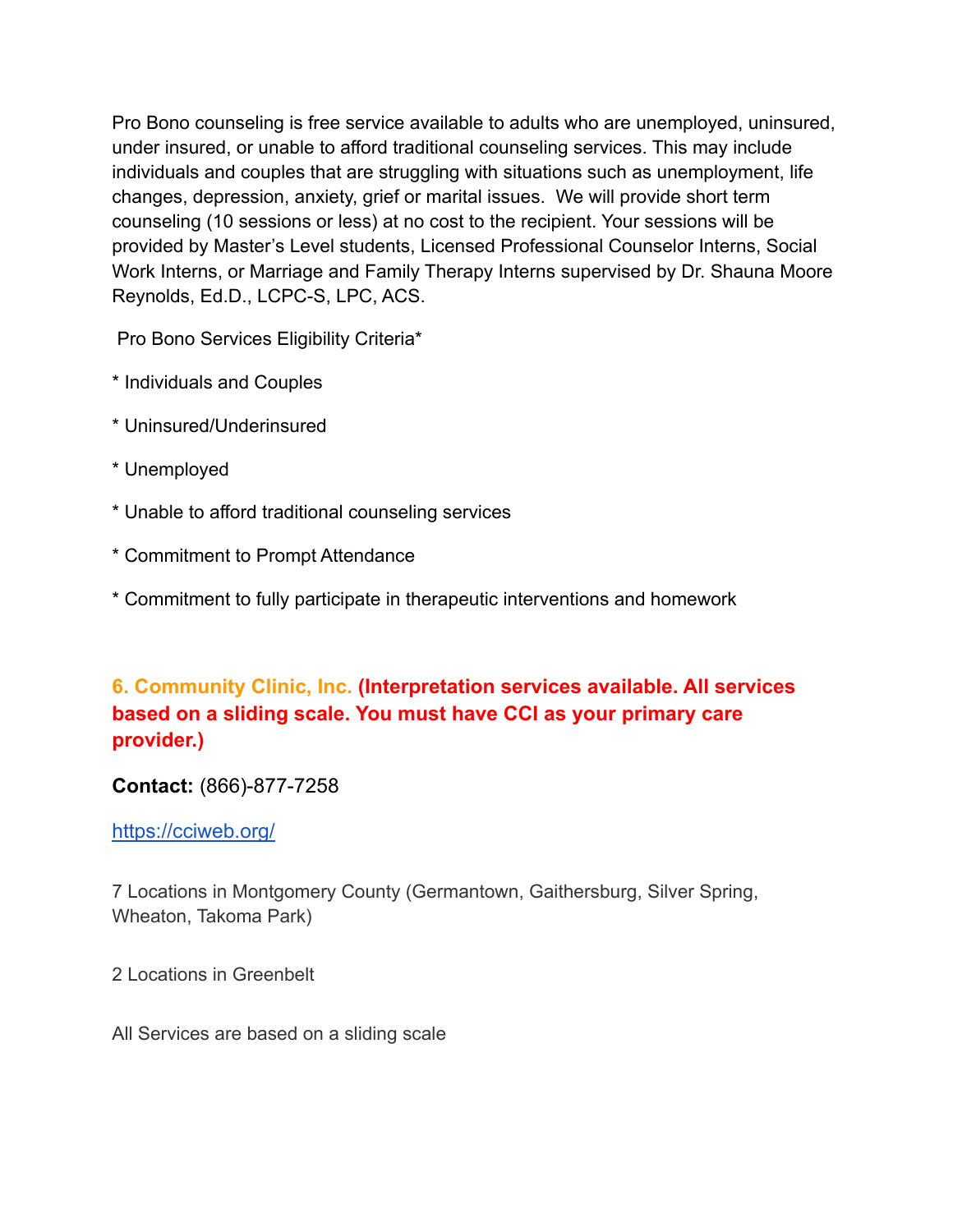Services: WIC provider, Medical, Dental, has Behavioral Health services but need to be referred from one of their primary care doctors

Bilingual Referral Specialists Available

# **Support Group Meetings**:

# **1.The Montgomery County Federation of Families (Spanish included & No registration needed)**

**Contact**: Madge Mosby 301-828-0222 or [mmosby@mcfof.org](mailto:mmosby@mcfof.org) . Montgomery County Federation of Families for Children's Mental Health 13321 New Hampshire Ave., Terrace B., Silver Spring MD 20910 <https://www.mcfof.org>

- **Tea Time with Parents** presents a "Relax & Unwind" hour every Tuesday from 5:30 PM to 6:30 PM. Zoom Link: https://us02web.zoom.us/j/87267259906?pwd=SGYzV1pqZUxVZjhOZmtDbVFDRmhkQ T09 Meeting ID: 872 6725 9906; Passcode: 1234
- **Parent Talk** presents a "Lunch and Discussion" hour every Thursday from 12 Noon to 1 PM. Zoom Link: https://zoom.us/j/350322859?pwd=dElhTG1RcjVPY1lBdDZVMTNXejZHQT09 Meeting ID: 350 322 859; Passcode: 253238
- **Parent Connection** presents a great Parent-to-Parent support group every 2nd Saturday of the month from 10 AM to 12 Noon. Zoom Link: https://us02web.zoom.us/j/926372599?pwd=clMvNEpkZ0xIMEp5RUZvTUVPVWxidz0 Meeting ID: 926 372 599; Passcode: 028229

[https://e13e5e63-a019-40a5-8f69-98a73fc5bc2e.filesusr.com/ugd/948339\\_e609afa28dbe428ea](https://e13e5e63-a019-40a5-8f69-98a73fc5bc2e.filesusr.com/ugd/948339_e609afa28dbe428eadbc657bfefe68c5.pdf) [dbc657bfefe68c5.pdf](https://e13e5e63-a019-40a5-8f69-98a73fc5bc2e.filesusr.com/ugd/948339_e609afa28dbe428eadbc657bfefe68c5.pdf) -Spanish Flyer summary of zoom meetings

[https://e13e5e63-a019-40a5-8f69-98a73fc5bc2e.filesusr.com/ugd/948339\\_e24757272ffa4a85b0](https://e13e5e63-a019-40a5-8f69-98a73fc5bc2e.filesusr.com/ugd/948339_e24757272ffa4a85b0f5a14385625d9a.pdf) [f5a14385625d9a.pdf](https://e13e5e63-a019-40a5-8f69-98a73fc5bc2e.filesusr.com/ugd/948339_e24757272ffa4a85b0f5a14385625d9a.pdf) -English Flyer summary of zoom meetings

## **2. Livewell Foundation (All groups are FREE & CONFIDENTIAL. No insurance, diagnosis, or registration required)**

**Contact:** <https://www.livewell-foundation.org/depressionsupport>

They are Offering free and confidential zoom support groups for depression. These sessions are typically 75 mins.They offer meetings for adults 19+ and separate meetings for teenagers 14-18

**Adult Schedule:**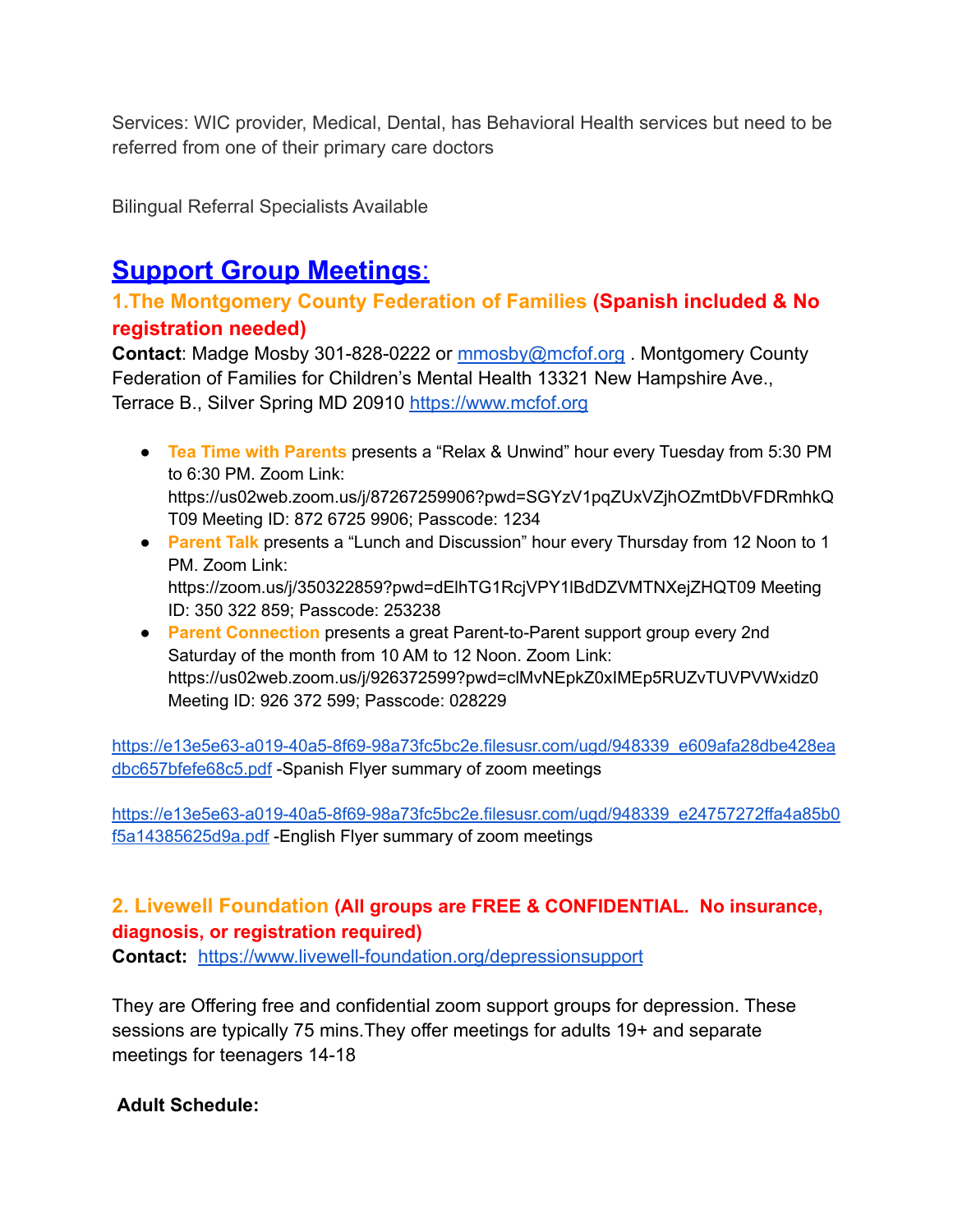Sundays 11 am: <https://us02web.zoom.us/j/84027876834> Mondays 8 pm: <https://us02web.zoom.us/j/83742396648> Tuesdays 7 pm: <https://us02web.zoom.us/j/89980271986>

These 75-minute support groups follow the standard LiveWell format: a brief introduction, a topic or [strategy](https://www.livewell-foundation.org/depressionsupport)-related discussion, and a reflection. Learn new skills for reducing your own symptoms and relapses of depression, and for increasing wellbeing

Thursdays 7 pm (Recovery Support Group: Managing Depression & Other Concurrent issues): <https://us02web.zoom.us/j/86957381176> .

This 75-minute support group is dedicated to managing depression and its co-occurring mental health issues of substance use and/or anxiety. Each meeting begins with a "mental health check-up," followed by a relevant group discussion. Share weekly successes and challenges with supportive peers.

#### **Teen Schedule (Registration required 15 minutes before meeting):**

7 pm every wednesday. A short form needs to be completed about 15 mins before <https://www.livewell-foundation.org/lw-teens-consent-reg-form>. The questions that are asked are just name, email address, 2 emergency contacts w/ name & phone #, and then age). You will then be automatically entered into the zoom. This is a 60-70 minute meeting addressing depression and anxiety. It will start with introductions to the program, peers, and community guidelines. It will then move on to exploration of the specific strategy for that day and necessary terms. It will then move on to group discussion around a tailored activity and/or conversation prompt. Next, takeaways to implement are discussed. Finally, it will conclude with a short closing meditation.

#### 3. **LifeRing Secular Recovery (Meetings are open to all. Currently, translation services not available)**

**Contact**: 1-800-811-4142 25125 Santa Clara St, E-359 Hayward, CA 94544 <https://lifering.org/online-meetings/>

LifeRing offers daily virtual support group meetings for those needing sobriety support. All meetings are conducted via zoom. There is also a 24 hour chat room available.

#### 4.**Al-Anon Family Groups Electronic Meetings (Spanish meetings are available. No registration required. Completely anonymous.)**

**Contact:** 1-888-425-2666 for meeting information 1600 Corporate Landing Parkway Virginia Beach, VA 23454-5617 Email [wso@al-anon.org](mailto:wso@al-anon.org) **<https://al-anon.org/al-anon-meetings/electronic-meetings/>**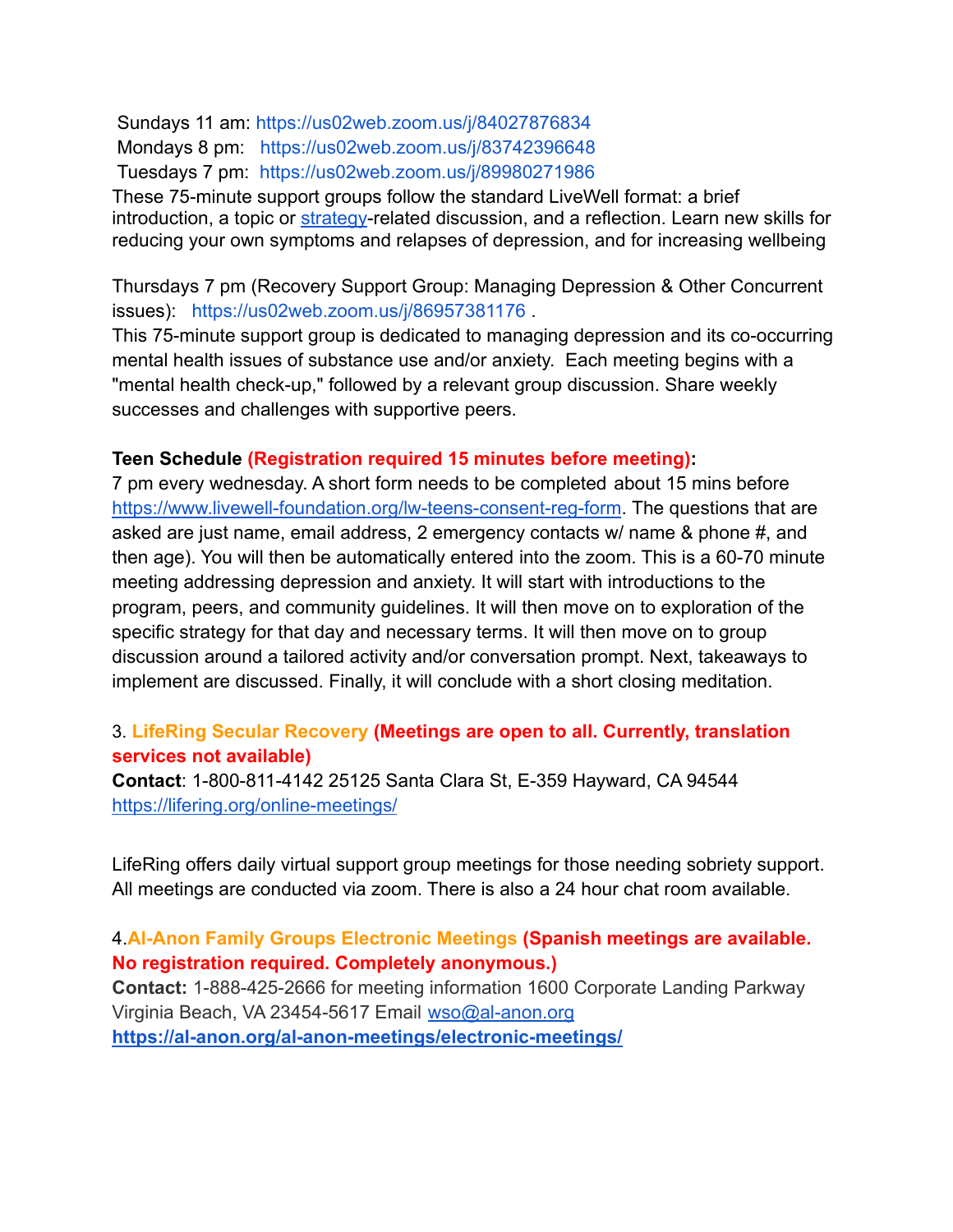They offer virtual meetings in English & Spanish. They also offer chat groups such as Whatsapp group support. Electronic meetings, like all Al-Anon meetings, offer help and hope to anyone who is affected by alcoholism in a family member or friend. Electronic Al-Anon meetings agree to abide by the spirit of the Twelve Traditions. Each Al-Anon member is responsible for keeping the meeting focused on Al‑Anon recovery and discussion of Al‑Anon related topics. Al‑Anon will always be what we—its members—make it. Confidentiality and anonymity varies from platform to platform. It is the responsibility of the Al‑Anon member to understand how to maintain personal anonymity when participating in an online Al-Anon meeting

## 5. **GriefShare (Meetings in other languages could be available)**

#### **Contact**: <https://www.griefshare.org/>

GriefShare is a friendly, caring group of people who will walk alongside you through one of life's most difficult experiences. You don't have to go through the grieving process alone.Find a GriefShare support group or event near you:

Thousands of GriefShare support groups meet weekly around the world. Visit or join a group at anytime. And attend as many meetings as you like. You Just enter your zip code and virtual meetings in your area will be shown.

# 6.**NAMI Support Group, Montgomery County (Pre-registration required. All information is kept safe and confidential. It is only used in the event of a mental health crisis)**

**Contact: For** Nami programs in Spanish, please visit <https://namimc.org/en-espanol/> or email Stephanie Del Cid at stephaniedelcid@namimc.org

<https://namimc.org/support-groups-in-spanish/>

**● Connection Recovery Support Group in Spanish**

**1st & 3rd Thursdays**

**7:00 – 8:30 PM**

**New Dates TBD**

**● Family Support Group in Spanish**

**Every other Wednesday,** *en Español*

**7:00 – 8:30 PM**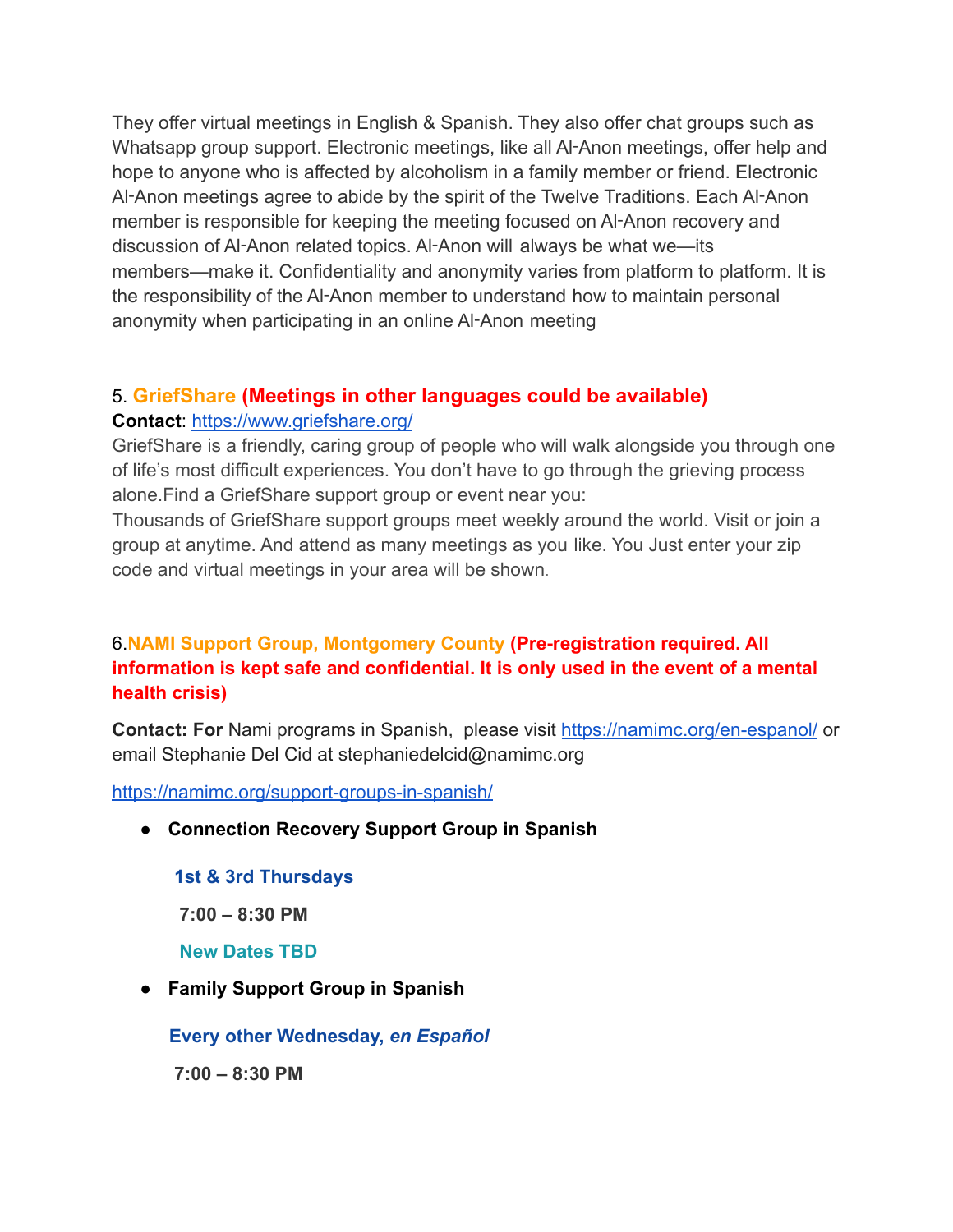## **7. Nami Support Group, Santa Cruz County California (In Spanish)**

#### **Contact: NOELI PEREZ (831) 205-7074 noeli@namiscc.org**

Grupo de Apoyo para Familiares de NAMI es un grupo libre, confidencial y seguro para ayudar a los familiares y seres queridos de personas que viven con una enfermedad mental.

Los grupos de apoyo de NAMI son únicos porque siguen un modelo estructurado, lo que garantiza que todos tengan la oportunidad de ser escuchados y obtener lo que necesitan.

- Gratis para los participantes
- Diseñado para seres queridos adultos de personas con problemas de salud mental.
- Dirigido por familiares de personas con problemas de salud mental.
- 60-90 minutos de duración y se reúne cada dos semanas
- No se respalda ninguna terapia o tratamiento médico específico.
- Confidencial

#### Lo que obtendrá

Al compartir sus experiencias en un entorno seguro, podrá ganar esperanza y desarrollar relaciones de apoyo. Este grupo permite que su voz sea escuchada y proporciona una oportunidad para que sus necesidades personales sean satisfechas. Fomenta la empatía, la discusión productiva y el sentido de comunidad. Se beneficiará de las experiencias de otros, descubrirá su fuerza interior y se potenciará compartiendo sus propias experiencias en un espacio no crítico.

Únase a nosotros cada martes a las 3:30 p.m. a través de Zoom.

Enlace para unirse: <https://zoom.us/j/138331612>

O puede llamar usando este número (no se requiere acceso a Internet): +1 669 900 9128

Cuando se le solicite, ingrese el ID de la reunión: 138 331 612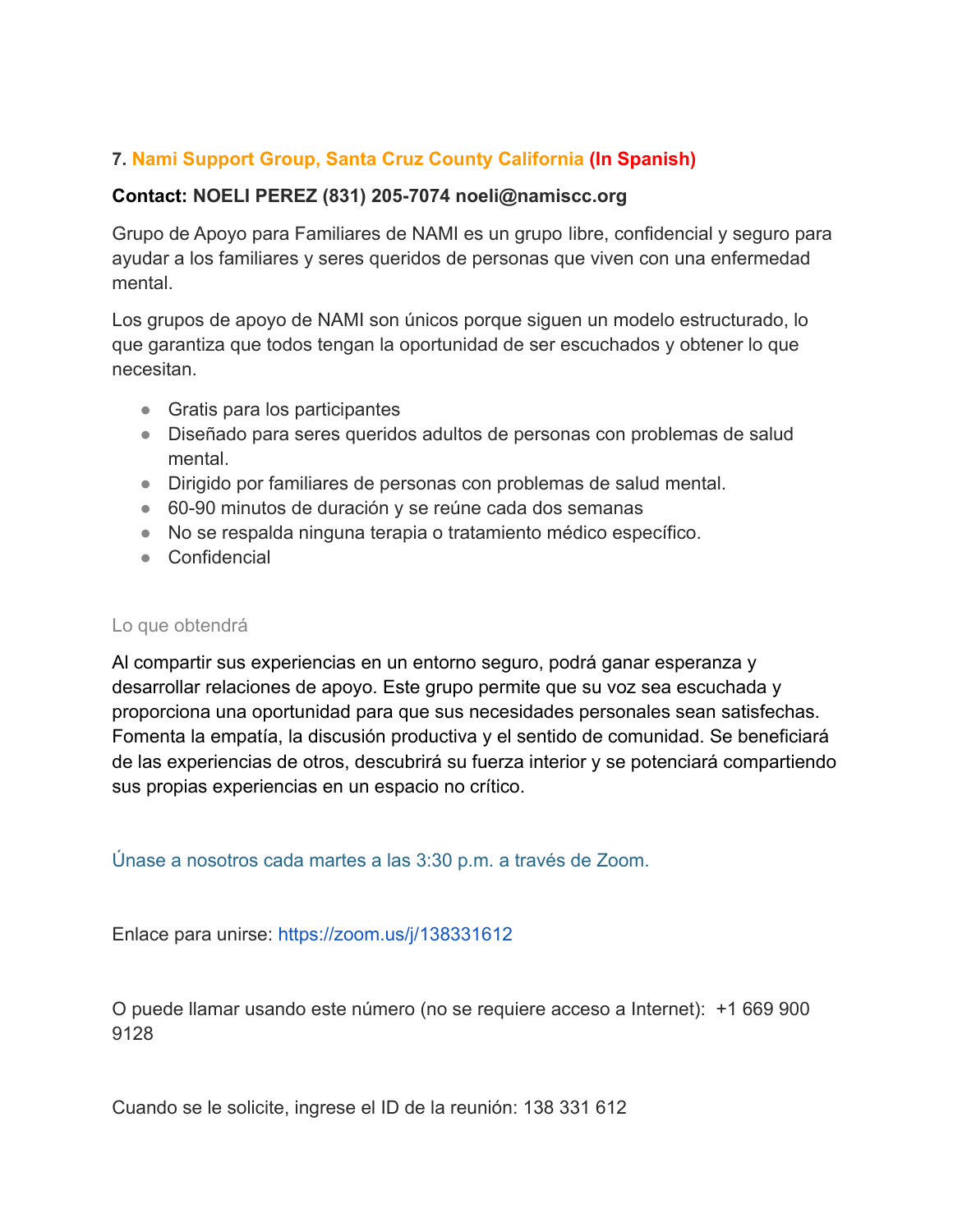#### **7. Maryland Coalition of Families- MARYLAND STATEWIDE GROUP-Online Support Group for Spanish-Speaking Families (In Spanish)**

#### **Contact:** Cynthia Ariza 443-878-3113 cariza@mdcoalition.org

Join other parents and caregivers of children with mental and behavioral health challenges. We will support each other, share our experiences and learn about educational and community resources to help our families.Meets **Every Wednesday**, 5:00 – 7:00 pm. For more information and to receive the Zoom link, contact Cynthia Ariza 443-878-3113

¡El Poder de Compartir! Grupo de apoyo Para familias de habla hispana Grupo De Apoyo en Español

Venga y únase a otros padres y cuidadores de niños con problemas de salud mental y conductual. Nos uniremos y nos apoyaremos mutuamente con nuestra experiencia vivida, información educativa y recursos disponibles. ¡Este programa no tiene costo y todos son bienvenidos! Las familias de habla hispana de todo Maryland pueden asistir. Para más información y para recibir el enlace de Zoom, contáctese con Cynthia Ariza cariza@mdcoalition.org O al (443)878-3113

Cuando: Horario: Todos los miércoles 5:00 – 7:00 pm Como Conectarce: Reunión de Zoom en línea\* Costo Gratis \* Zoom es una herramienta gratuita de video y conferencias telefónicas. Simplemente haga clic y únase desde su computadora, tableta o teléfono inteligente. Se recomienda descargar la aplicación gratuita Zoom, pero no es obligatorio.

# 8. **Eating Recovery Center (Must Pre-register)**

**Contact:** [https://www.eatingrecoverycenter.com/events/support-groups.](https://www.eatingrecoverycenter.com/events/support-groups) Call 1-866-414-3853 to talk to a masters-level clinician.

Offers support to those who have an eating disorder.

Center for Discovery Eating Disorder Treatment (Offers free groups in English & Spanish. It is Confidential. Just pre-register with Name and email for zoom link.)

Contact: https://centerfordiscovery.com/groups/ 855-806-9961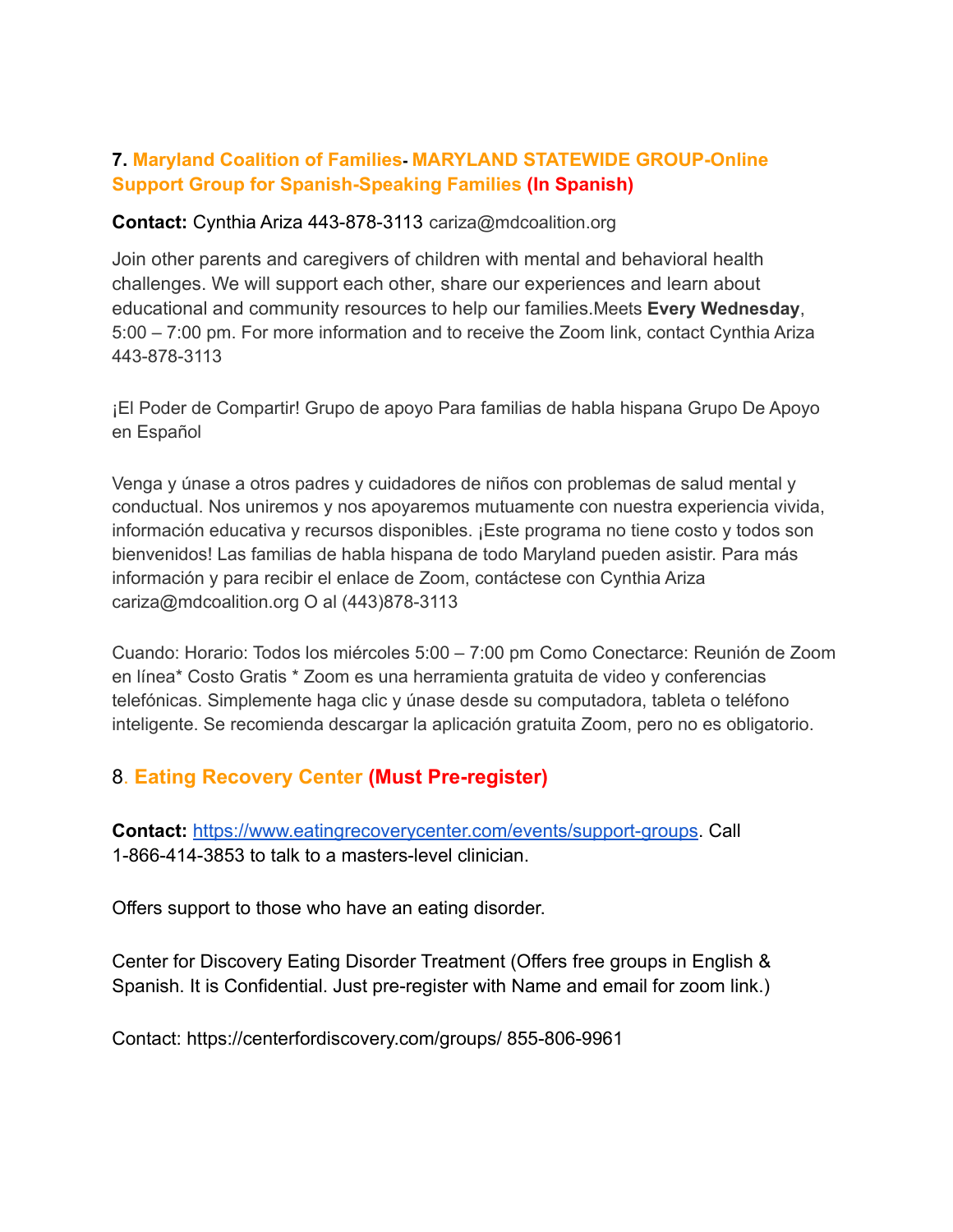Center for Discovery and Discovery Mood & Anxiety are proud to offer free online support groups for anyone who has been impacted by an eating disorder or mental health. We invite you to find the one that's right for you from the list below.

Join us online via our secure, HIPPA-compliant Zoom video conference platform. All you need is a mobile device or laptop computer and an internet connection. We respect your privacy – you may attend anonymously, if you wish. No RSVP required!

9. የኢትዮጲያዊያን እና የኤርትራዊያን ኦቲዝም ማህበረሰብ **[- Ethiopian Eritrean](https://eesnc.org/) Special Needs [Community \(EESNC\)](https://eesnc.org/) (Amharic)**

**Contact**: <https://eesnc.org> Parent Organizer: Azeb Ataro Email: [aaadere@gmail.com](mailto:aaadere@gmail.com) Phone: (800) 403-7851 autismsupport@eesnc.org

# **Free APPs:**

(Also, come in Spanish is noted in red) **Self Help & Therapy Skills Apps**

- 1. Happify(Apple & Android) **En Español**
- 2. MoodMission (Apple & Android)
- 3. Woebot (Apple & Android)
- 4. PTSD Coach (Apple & Android)
- 5. Mindshift (Apple & Android)
- 6. SuperBetter (Apple & Android)
- 7. Self-help for Anxiety Management (Apple & Android)
- 8. MoodTools-Depression aid (Apple & Android)
- 9. Breakup Shakeup (Apple) **En Español**
- 10.Daylio (Apple & Android ) **En Español**
- 11. Recovery Record (Apple & Android)
- 12.I Am Sober (Apple & Android) **En Español**
- 13.Loosid App: Addiction & Recovery Support (Apple & Android)
- 14.Wysa (Apple & Android)

# **Mindfulness/Meditation/ & Breathwork Apps**

- 1. Healthy Minds Program (Apple & Android)
- 2. Stop Breathe, & Think app (Apple) **En Español**
- 3. Breathe2Relax (Apple & Android)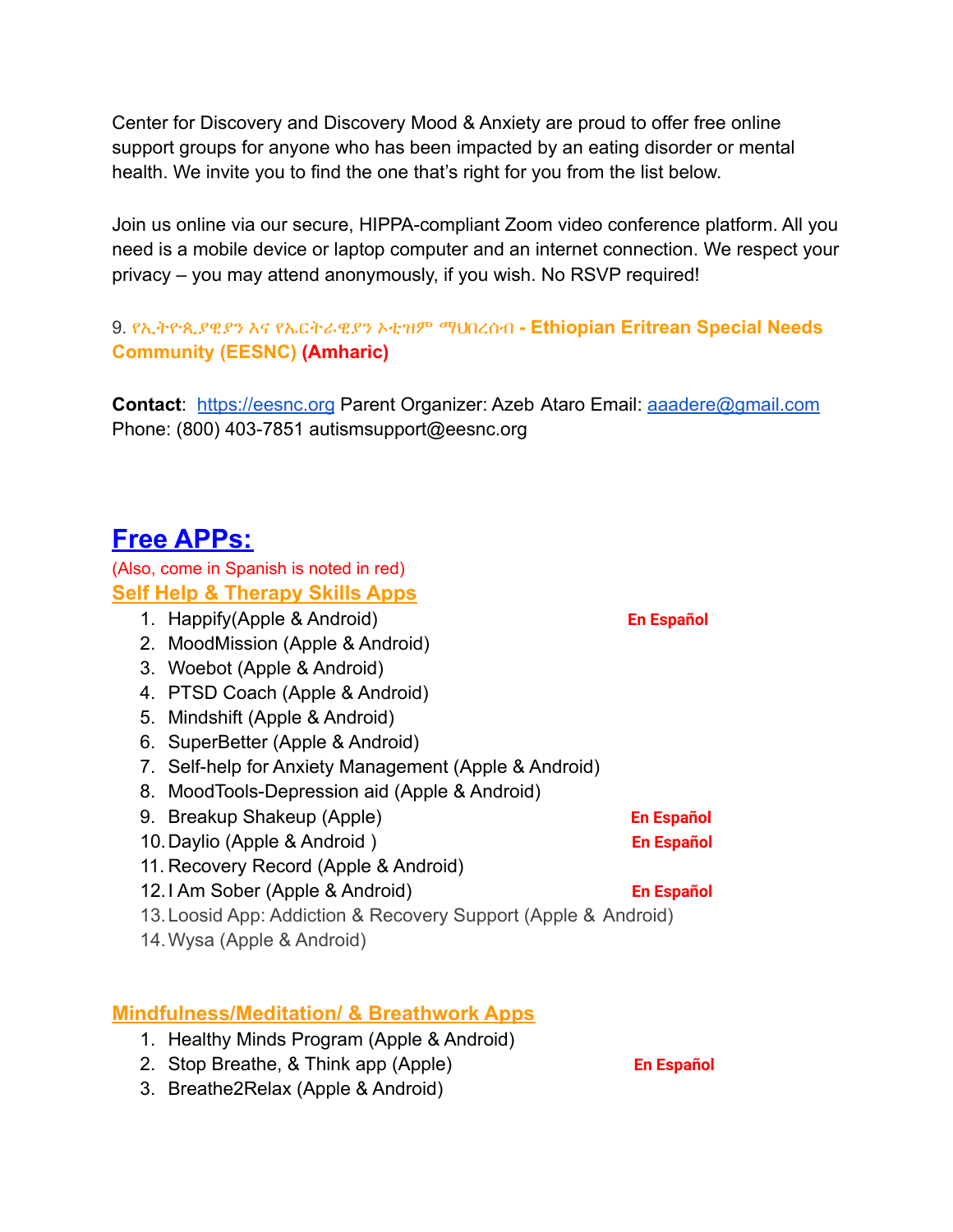- 4. Bambú Meditación y Dormir (Android) **En Español**
- 5. Headspace (Apple & Android)

# **Mood tracker, Journal & CBT**

- 1. Moodnotes (Apple & Android) **En Español**
- 2. CBT Thought Diary (Apple & Android)
- 3. Woebot (Apple & Android)

# **Professional & Peer Support Apps**

- 1. notOK (ios & Google Play/free)
- 2. Solace (ios & Google Play/ free)
- 3. Lyf (ios & Google Play/free)
- 4. HearMe (ios & Google Play/free)
- 5. Chats For Life (ios & Google Play/free)
- 6. The Check In (ios & Google Play/free)

# **Worksheets/Guides:**

1. **Mindfulness Meditation**:

**English**[-https://www.therapistaid.com/worksheets/how-to-practice-mindfulness-meditatio](https://www.therapistaid.com/worksheets/how-to-practice-mindfulness-meditation.pdf) [n.pdf](https://www.therapistaid.com/worksheets/how-to-practice-mindfulness-meditation.pdf)

**Spanish**[-https://www.therapistaid.com/worksheets/how-to-practice-mindfulness-meditati](https://www.therapistaid.com/worksheets/how-to-practice-mindfulness-meditation-spanish.pdf) [on-spanish.pdf](https://www.therapistaid.com/worksheets/how-to-practice-mindfulness-meditation-spanish.pdf)

#### 2. **Depression Information sheet**:

**English**- <https://www.therapistaid.com/worksheets/depression-info-sheet.pdf> **Spanish**- <https://www.therapistaid.com/worksheets/depression-info-sheet-spanish.pdf>

#### 3. **Supporting Someone With Depression:**

**English**[-https://www.therapistaid.com/worksheets/supporting-someone-with-depression.](https://www.therapistaid.com/worksheets/supporting-someone-with-depression.pdf) [pdf](https://www.therapistaid.com/worksheets/supporting-someone-with-depression.pdf)

**Spanish**[-https://www.therapistaid.com/worksheets/supporting-someone-with-depression](https://www.therapistaid.com/worksheets/supporting-someone-with-depression-spanish.pdf) [-spanish.pdf](https://www.therapistaid.com/worksheets/supporting-someone-with-depression-spanish.pdf)

- 4. **Coping skills for Depression**: <https://www.therapistaid.com/worksheets/coping-skills-depression.pdf>
- 5. **Coping Skills for Anxiety**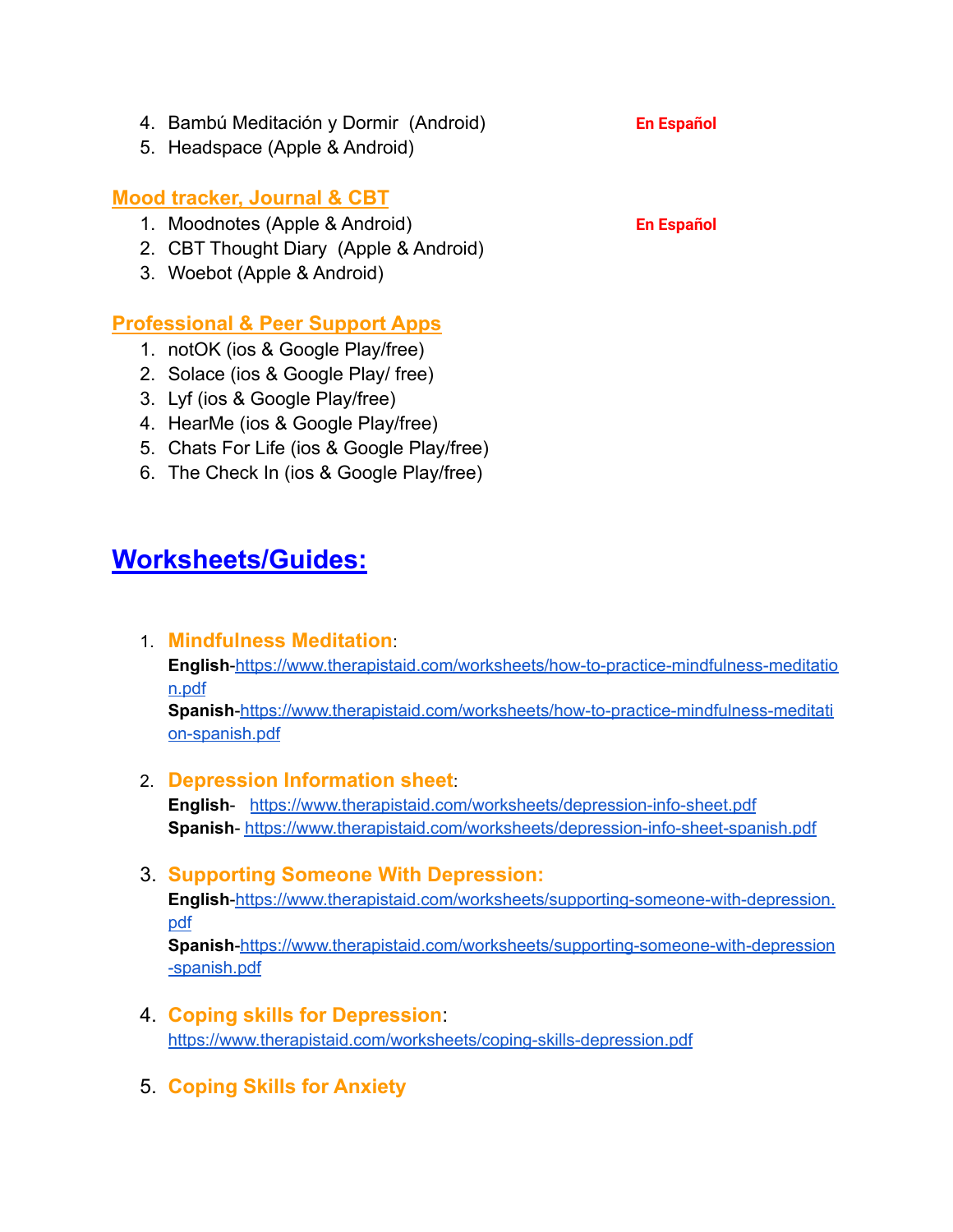**English**- <https://www.therapistaid.com/worksheets/coping-skills-anxiety.pdf> **Spanish**[-https://www.therapistaid.com/worksheets/coping-skills-anxiety-spanish.pdf](https://www.therapistaid.com/worksheets/coping-skills-anxiety-spanish.pdf)

#### 6. **Cognitive Distortions**

**English**- <https://www.therapistaid.com/worksheets/cognitive-distortions.pdf> **Spanish**- <https://www.therapistaid.com/worksheets/cognitive-distortions-spanish.pdf>

#### 7. **Relaxation Techniques**

**English**- <https://www.therapistaid.com/worksheets/relaxation-techniques.pdf> **Spanish**- <https://www.therapistaid.com/worksheets/relaxation-techniques-spanish.pdf>

#### 8. **Mindfulness Activities for Children**

**English**- <https://www.therapistaid.com/worksheets/mindfulness-for-children.pdf> **Spanish**- <https://www.therapistaid.com/worksheets/mindfulness-for-children-spanish.pdf>

#### 9. **54321 Grounding Technique**:

<https://www.therapistaid.com/worksheets/grounding-techniques.pdf>

#### 10. **25 Journal Prompts for Self Discovery**

[https://mindremakeproject.org/wp-content/uploads/2021/01/25-Journal-Prompts-for-Self-](https://mindremakeproject.org/wp-content/uploads/2021/01/25-Journal-Prompts-for-Self-Discovery-2.pdf)[Discovery-2.pdf](https://mindremakeproject.org/wp-content/uploads/2021/01/25-Journal-Prompts-for-Self-Discovery-2.pdf)

#### 11.**List of Hobbies**

<https://mindremakeproject.org/wp-content/uploads/2020/05/list-of-hobbies-final-1.pdf>

#### 12. **Unconventional Coping Strategies**

[https://mindremakeproject.org/wp-content/uploads/2020/01/unconventional-coping-skills](https://mindremakeproject.org/wp-content/uploads/2020/01/unconventional-coping-skills-final-version1.13.20-3.pdf)[final-version1.13.20-3.pdf](https://mindremakeproject.org/wp-content/uploads/2020/01/unconventional-coping-skills-final-version1.13.20-3.pdf)

#### 13. **Daily Mood Tracker**

<https://mindremakeproject.org/wp-content/uploads/2021/01/Daily-Mood-Tracker-2.pdf>

#### 14. **Managing Relapse Triggers**

[https://mindremakeproject.org/wp-content/uploads/2020/04/managing-relapse-triggers.p](https://mindremakeproject.org/wp-content/uploads/2020/04/managing-relapse-triggers.pdf) [df](https://mindremakeproject.org/wp-content/uploads/2020/04/managing-relapse-triggers.pdf)

#### 15. **Life Areas for Goal Development**

[https://mindremakeproject.org/wp-content/uploads/2020/08/life-areas-for-goal-developm](https://mindremakeproject.org/wp-content/uploads/2020/08/life-areas-for-goal-development-3.pdf) [ent-3.pdf](https://mindremakeproject.org/wp-content/uploads/2020/08/life-areas-for-goal-development-3.pdf)

#### 16. **Self-esteem**

<https://mindremakeproject.org/wp-content/uploads/2020/05/self-esteem-worksheet-2.pdf>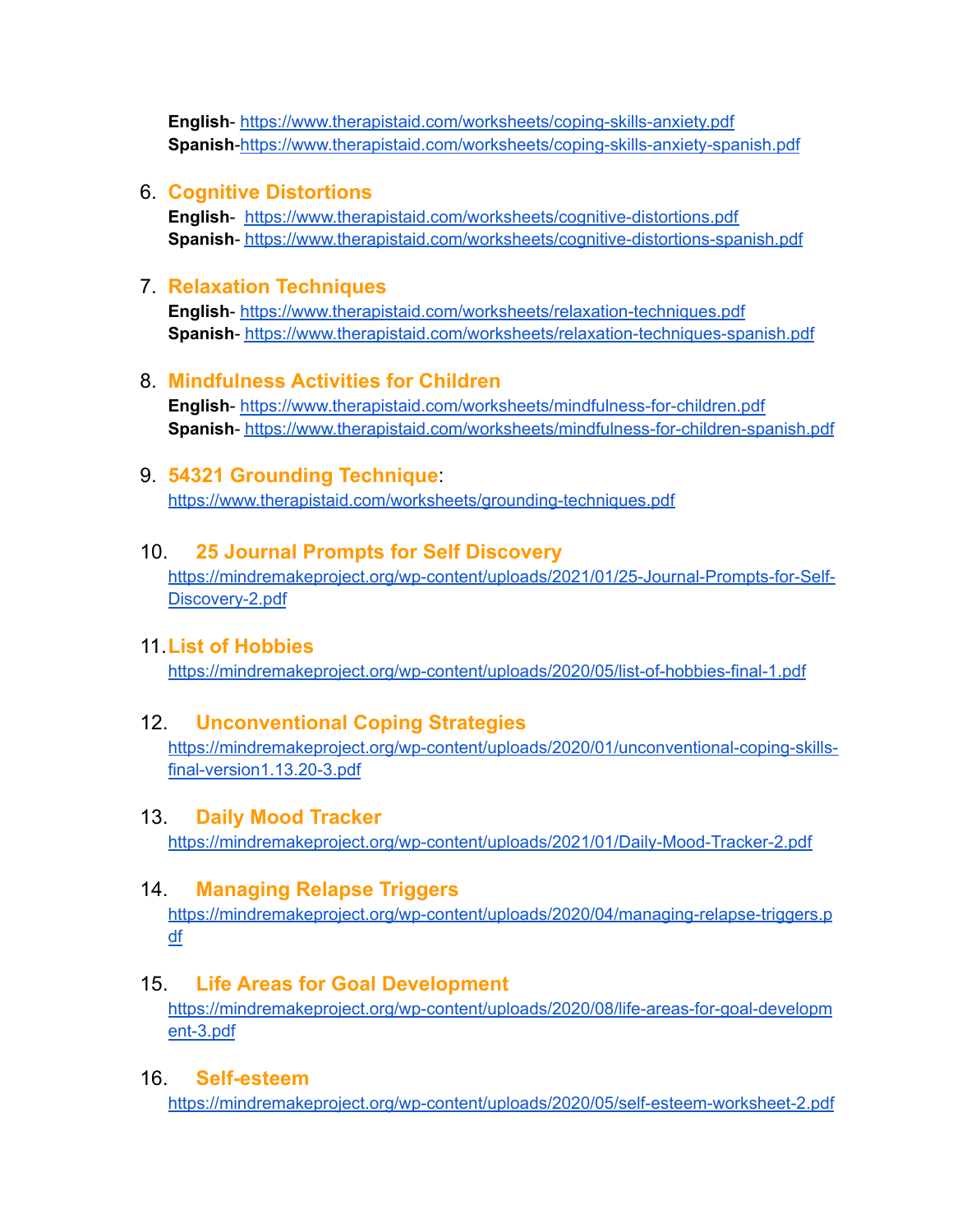## 17. **Weekly Food Diary**

<https://mindremakeproject.org/wp-content/uploads/2021/01/Weekly-Food-Diary-1.pdf>

## 18. **Behavioral Activation for Depression**

[https://medicine.umich.edu/sites/default/files/content/downloads/Behavioral-Activation-fo](https://medicine.umich.edu/sites/default/files/content/downloads/Behavioral-Activation-for-Depression.pdf) [r-Depression.pdf](https://medicine.umich.edu/sites/default/files/content/downloads/Behavioral-Activation-for-Depression.pdf)

# 19. **COPING WITH ANXIETY AND PANIC ATTACKS: Some Cognitive-Behavioural Self-Help Strategies**

[https://www4.ntu.ac.uk/student\\_services/document\\_uploads/107734.pdf](https://www4.ntu.ac.uk/student_services/document_uploads/107734.pdf)

# 20. **Cognitive Skills for Anxiety**

[https://medicine.umich.edu/sites/default/files/content/downloads/Cognitive-Skills-for-Anxi](https://medicine.umich.edu/sites/default/files/content/downloads/Cognitive-Skills-for-Anxiety.pdf) [ety.pdf](https://medicine.umich.edu/sites/default/files/content/downloads/Cognitive-Skills-for-Anxiety.pdf)

## 21. **Creating Your Personal Stress**‐**Management Plan**

[http://www.fosteringresilience.com/pdf/stress\\_management\\_plan.pdf](http://www.fosteringresilience.com/pdf/stress_management_plan.pdf)

## 22. **Relaxation Skills for Anxiety**

[https://medicine.umich.edu/sites/default/files/content/downloads/Relaxation-Skills-for-An](https://medicine.umich.edu/sites/default/files/content/downloads/Relaxation-Skills-for-Anxiety.pdf) [xiety.pdf](https://medicine.umich.edu/sites/default/files/content/downloads/Relaxation-Skills-for-Anxiety.pdf)

## 23. **Grief Recovery Pyramid**

<http://circle.adventist.org/download/GriefRecoveryPyramidHandout.pdf>

## 24. **Afirmaciones Positivas (In Spanish)**:

[http://www.getselfhelp.co.uk/docs/translated/AfirmacionesPositivas\(PositiveAffirmations\).](http://www.getselfhelp.co.uk/docs/translated/AfirmacionesPositivas(PositiveAffirmations).pdf) [pdf](http://www.getselfhelp.co.uk/docs/translated/AfirmacionesPositivas(PositiveAffirmations).pdf)

## 25. **Tratar con las emociones negativas (In Spanish)**

[http://get.gg/docs/translated/Tratar-con-las-Emociones-Negativas\(DealingNegativ](http://get.gg/docs/translated/Tratar-con-las-Emociones-Negativas(DealingNegativeEmotions).pdf) [eEmotions\).pdf](http://get.gg/docs/translated/Tratar-con-las-Emociones-Negativas(DealingNegativeEmotions).pdf)

# 26. **Auto-dialogo Positivo / Hoja Pensamientos para Afrontar (In**

#### **Spanish)**

[http://www.getselfhelp.co.uk/docs/translated/DeclaracionesPositivas\(PositiveStat](http://www.getselfhelp.co.uk/docs/translated/DeclaracionesPositivas(PositiveStatements).pdf) [ements\).pdf](http://www.getselfhelp.co.uk/docs/translated/DeclaracionesPositivas(PositiveStatements).pdf)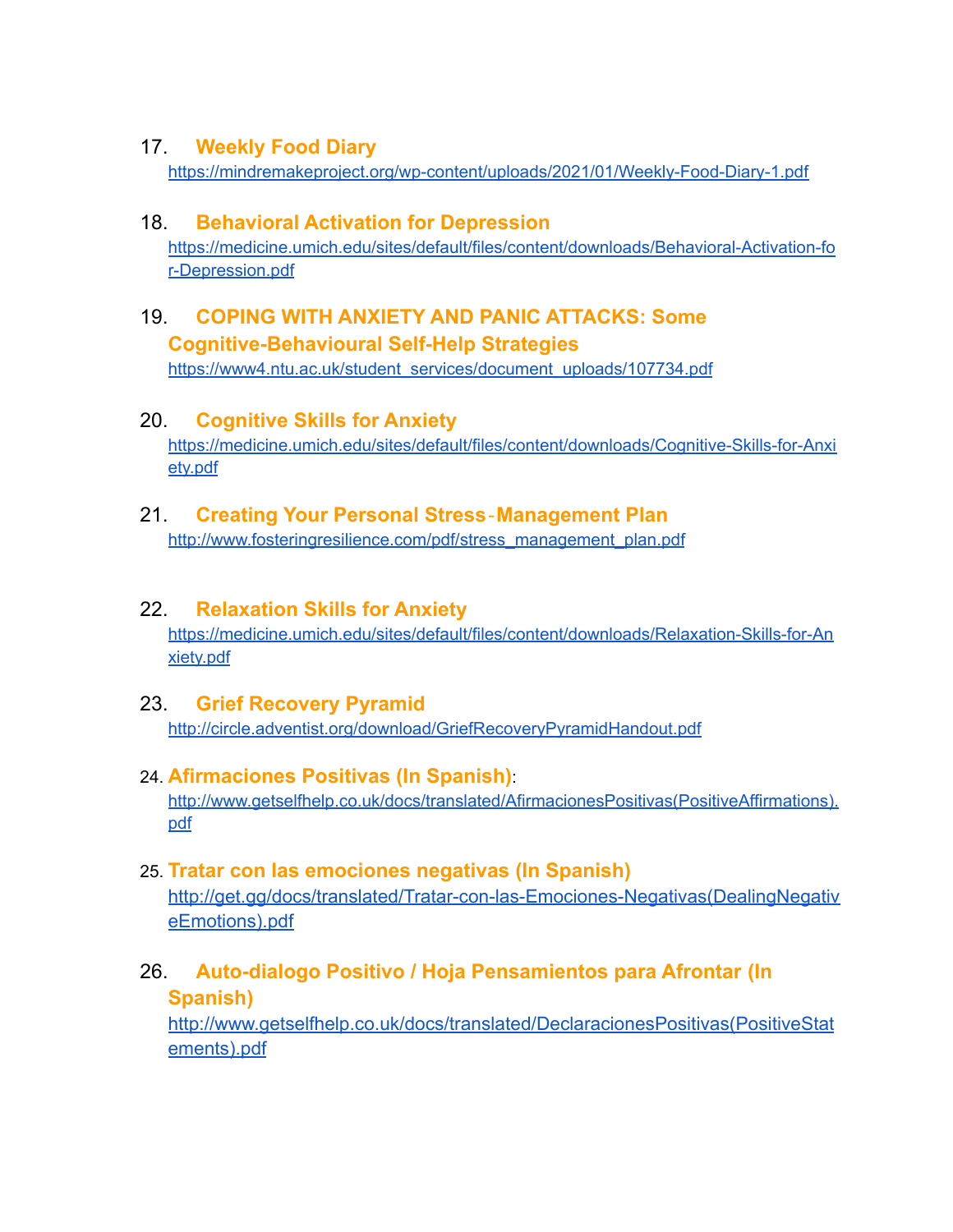# 27. **STOPP (In Spanish)** <http://www.getselfhelp.co.uk/docs/translated/STOPPsp.pdf>

# 28. **Hábitos de Pensamientos Inútiles (In Spanish)** [http://www.getselfhelp.co.uk/docs/translated/HabitosdePensamientosInutil](http://www.getselfhelp.co.uk/docs/translated/HabitosdePensamientosInutilesSP.pdf) [esSP.pdf](http://www.getselfhelp.co.uk/docs/translated/HabitosdePensamientosInutilesSP.pdf)

- 29. **5 Aspectos (In Spanish)** <http://www.getselfhelp.co.uk/docs/translated/5aspectosSp.pdf>
- 30 .**Círculo Vicioso Y Alternativas (In Spanish)**

<http://www.getselfhelp.co.uk/docs/translated/CirculoViciosoyAlternativasSP.pdf>

# 31. **Las emociones y los pensamientos asociados, reacciones corporales y comportamientos resultantes (In Spanish)**

<http://www.getselfhelp.co.uk/docs/translated/EmocionPSC.pdf>

# 32. **12 Pasos Cuestionario (In Spanish)** [https://12step.org/docs/12pasos\\_questionario.pdf](https://12step.org/docs/12pasos_questionario.pdf)

# 33. **Las Etapas del Duelo (In Spanish)**

<https://www.therapistaid.com/worksheets/stages-of-grief-education-spanish.pdf>

# **Amharic Guides**

1. የምግብ መታወክ ምንድን ነው**? (What is an eating disorder?) Eating Disorders**: [https://embracementalhealth.org.au/sites/default/files/2019-04/Amharic\\_Eating.p](https://embracementalhealth.org.au/sites/default/files/2019-04/Amharic_Eating.pdf) [df](https://embracementalhealth.org.au/sites/default/files/2019-04/Amharic_Eating.pdf)

**2.** በመረበሽ የመታወክ በሽታ ማለት ምንድነው**? (What is an anxiety disorder?)** [https://embracementalhealth.org.au/sites/default/files/2019-04/Amharic\\_Anxiety.pdf](https://embracementalhealth.org.au/sites/default/files/2019-04/Amharic_Anxiety.pdf)

**3.** ባይፖላር የስሜት መለዋወጥ ማለት ምን ማለት ነው**? (What is Bipolar mood disorder?)** [https://embracementalhealth.org.au/sites/default/files/2019-04/Amharic\\_Bipolar.pdf](https://embracementalhealth.org.au/sites/default/files/2019-04/Amharic_Bipolar.pdf)

**4.** ቻለንጂንግ ቢሄቪየር **(**የጸባይ **A**ስቸጋሪነት**) (Challenging Behaviours)** [https://embracementalhealth.org.au/sites/default/files/2019-04/Amharic\\_Challenging.pdf](https://embracementalhealth.org.au/sites/default/files/2019-04/Amharic_Challenging.pdf)

**5.** ዲፕሬሲቭ ዲስ**O**ርደር ማለት ምን ማለት ነው**? (What is a depressive disorder?)**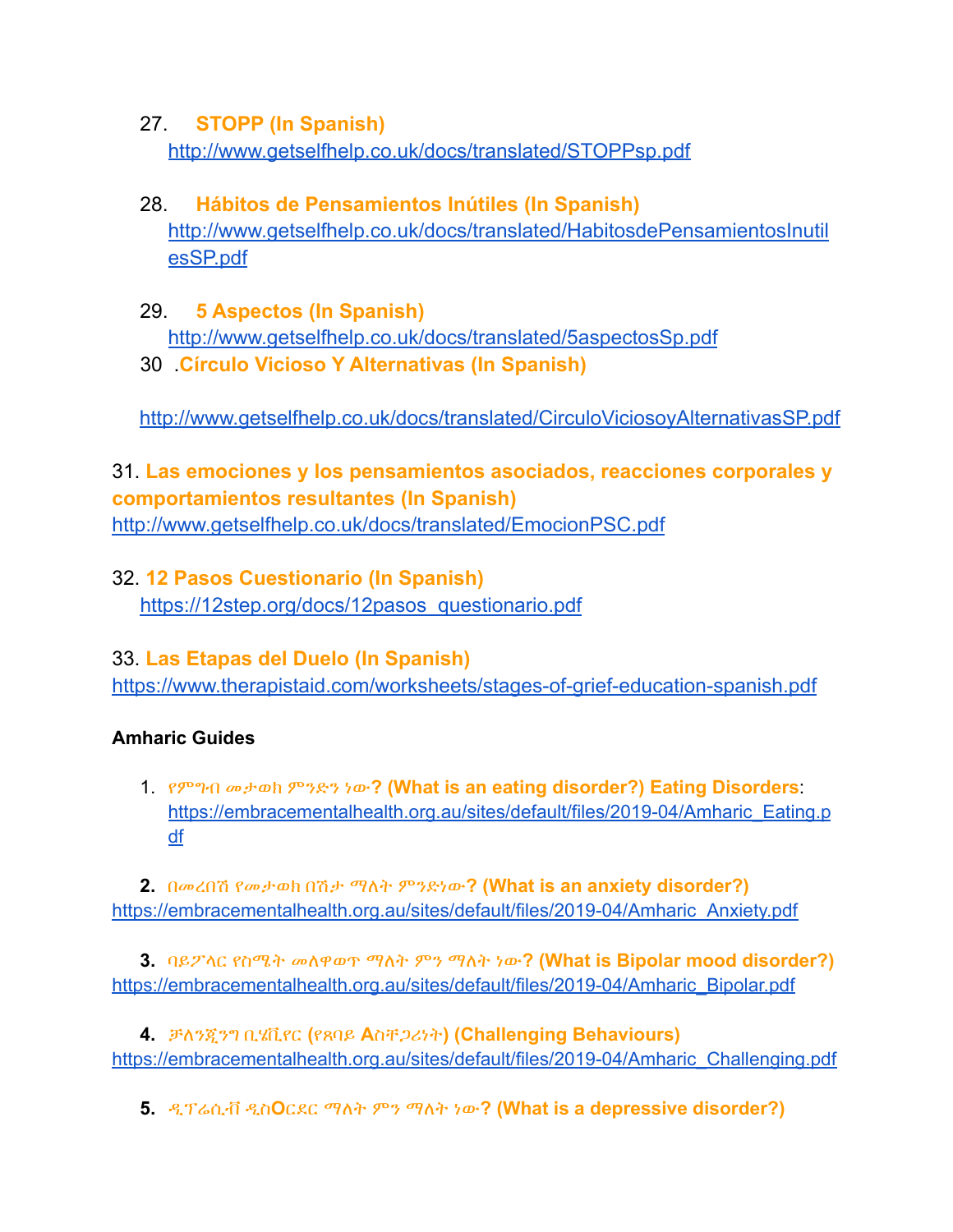[https://embracementalhealth.org.au/sites/default/files/2019-04/Amharic\\_Depressive.pdf](https://embracementalhealth.org.au/sites/default/files/2019-04/Amharic_Depressive.pdf)

**6.** የ**AE**ምሮ ሕመም ምንድን ነው**? (What is mental illness?)** [https://embracementalhealth.org.au/sites/default/files/2019-04/Amharic\\_Mental.pdf](https://embracementalhealth.org.au/sites/default/files/2019-04/Amharic_Mental.pdf)

**7.** ተባባሪ የሆኑ ወላጆች **E**ና ቤተሰቦች፡ የልጆችና የወጣቶች የ**AE**ምሮ ጤንነትና ደህንነት **(Supporting parents and families: the mental health and wellbeing of children and young people)**

[https://embracementalhealth.org.au/sites/default/files/2019-04/Amharic\\_Supporting.pdf](https://embracementalhealth.org.au/sites/default/files/2019-04/Amharic_Supporting.pdf)

# **8. About Mental Health**

[https://www.camh.ca/-/media/files/mi-index-other-languages/amharic-about-mental-healt](https://www.camh.ca/-/media/files/mi-index-other-languages/amharic-about-mental-health.pdf) [h.pdf](https://www.camh.ca/-/media/files/mi-index-other-languages/amharic-about-mental-health.pdf)

# **9. Asking For Help When Things are Not Right**

<https://www.camh.ca/-/media/files/mi-index-other-languages/amharic-asking-for-help.pdf>

## **10.Understanding Addiction**

[https://www.camh.ca/-/media/files/mi-index-other-languages/amharic-understanding-add](https://www.camh.ca/-/media/files/mi-index-other-languages/amharic-understanding-addiction.pdf) [iction.pdf](https://www.camh.ca/-/media/files/mi-index-other-languages/amharic-understanding-addiction.pdf)

#### **11. Coping with Stress**

[https://www.camh.ca/-/media/files/mi-index-other-languages/amharic-coping-with-stress.](https://www.camh.ca/-/media/files/mi-index-other-languages/amharic-coping-with-stress.pdf) [pdf](https://www.camh.ca/-/media/files/mi-index-other-languages/amharic-coping-with-stress.pdf)

#### **12.Depression or Anxiety During or After Pregnancy**

[https://www.health.state.mn.us/docs/people/womeninfants/pmad/pmad\\_amh.pdf](https://www.health.state.mn.us/docs/people/womeninfants/pmad/pmad_amh.pdf)

# **Youtube Videos**

# **Spanish**

- 1. Momento de Atención Plena: El Uso Consciente del Cellular <https://www.youtube.com/watch?v=-s0x6oMGGFs>
- 2. Mentalidad Positiva <https://www.youtube.com/watch?v=SJA9YVX9TiE>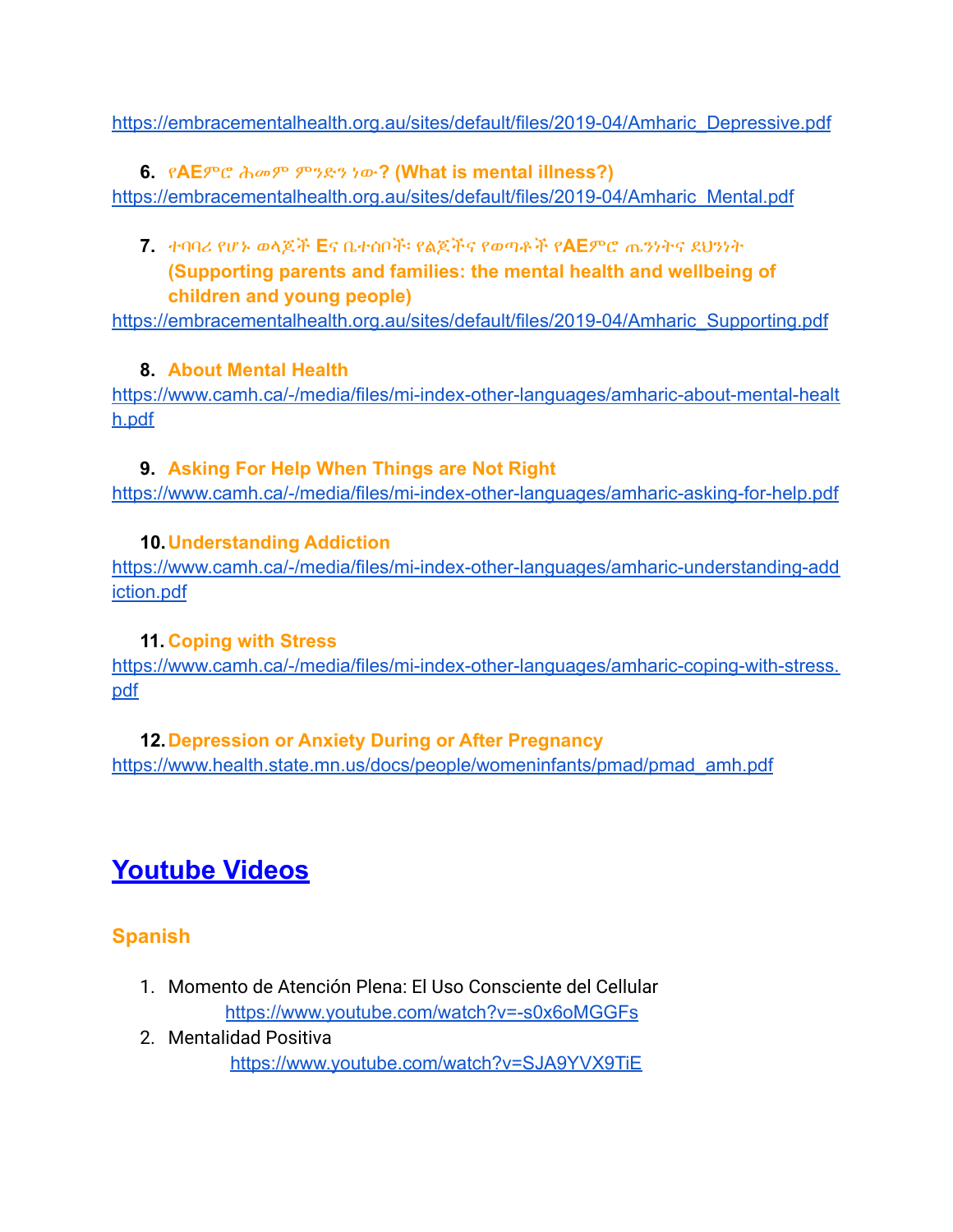- 3. Momento de Atención Plena: Respiración Consciente <https://www.youtube.com/watch?v=YsquIsY417U>
- 4. Momento de Atención Plena: El Estrés es Natural <https://www.youtube.com/watch?v=1mOMWCS814w>
- 5. Momento de Atención Plena: Fuerza de Carácter y la Atención Plena <https://www.youtube.com/watch?v=wIsOg7HMzyI>
- 6. Depresión/Depression Spanish psychoeducational video

<https://www.youtube.com/watch?v=JbwqzUGR1o8>

- 7. Ansiedad/Anxiety Spanish psychoeducational video <https://www.youtube.com/watch?v=v64bYjYx19k>
- 8. Self-Care Strategies (Spanish w/ captions) <https://www.youtube.com/watch?v=RUnIxHUMucg>

# **Amharic**

- 1. የአእምሮዎንጤና እንዴት መንከባከብ እንደሚችሉ | Managing Depression and Anxiety\_COVID-19 <https://www.youtube.com/watch?v=JC-86FZhyzw>
- 2. Tips to Cope with Stress | ጭንቀትን ለመቋቋም የሚጠቅሙ መላዎች | Ethiopian Psychology <https://www.youtube.com/watch?v=OQ6wYOf7UFY>
- 3. ቀላል የአተነፋፈስ ልምምድ |Breathing Exercise Guide in Amharic |Stress & Anxiety Relief| Ethiopian Motivation <https://www.youtube.com/watch?v=MNfFt3H8A60>
- 4. Mindfulness Meditation in Amharic የማስተዋል ጥበብ በጥሞና አማርኛ (How to NOT worry about unnecessary things) [https://www.youtube.com/watch?v=S-O0gh\\_-xvM](https://www.youtube.com/watch?v=S-O0gh_-xvM)
- 5. ሜድቴሽን (Meditation In Amharic) ወይም ጥሞና ምንድ ነው?ከጭንቀት ያወጣናል ምንስ ትርጉም አለው? How to become stress free <https://www.youtube.com/watch?v=JpIaJRudmBM>
- 6. FULL BODY STRETCH 15 MINS YOGA// IN AMHARIC <https://www.youtube.com/watch?v=8gP8oxqMna0>

# **Cartoons**

1. You are not your thoughts <https://www.youtube.com/watch?v=0QXmmP4psbA>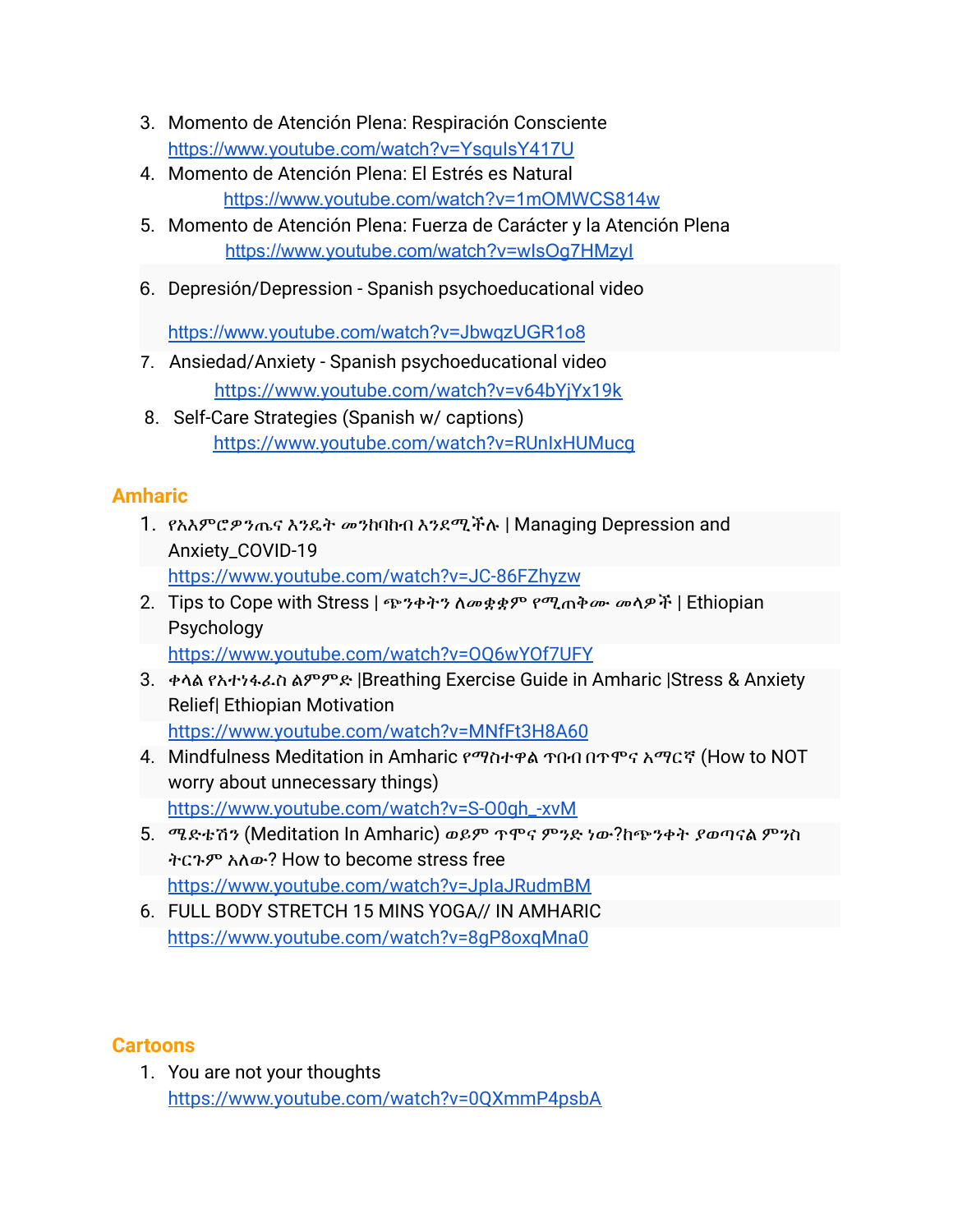- 2. Everyday mindfulness <https://www.youtube.com/watch?v=QTsUEOUaWpY>
- 3. How Mindfulness Empowers Us: An Animation Narrated by Sharon Salzberg <https://www.youtube.com/watch?v=vzKryaN44ss>
- 4. Meditation 101: A Beginner's Guide <https://www.youtube.com/watch?v=o-kMJBWk9E0>
- 5. How to Calm Your Worries and Sleep Better: A Scientist's Tips for Falling Asleep More Quickly <https://www.youtube.com/watch?v=FulTaDhEtDY>
- 6. Self Compassion <https://www.youtube.com/watch?v=-kfUE41-JFw>
- 7. Why You Are Not a Loser <https://www.youtube.com/watch?v=2aNhD6owCn0>
- 8. How To Deal With Loneliness <https://www.youtube.com/watch?v=TWNL7EClClo>
- 9. Daily Routine To Fight Off Depression <https://www.youtube.com/watch?v=Y9A5wuTtblw>

#### **For Kids**

- 1. Fight Flight Freeze A Guide to Anxiety for Kids [https://www.youtube.com/watch?v=FfSbWc3O\\_5M](https://www.youtube.com/watch?v=FfSbWc3O_5M)
- 2. Managing Worry & Anxiety For Kids <https://www.youtube.com/watch?v=l7g8Atv27Q8>
- 3. Stress Management Tips For Kids and Teens! <https://www.youtube.com/watch?v=3Nf2Pzcketg>
- 4. Belly Breathing: Mindfulness For Children <https://www.youtube.com/watch?v=RiMb2Bw4Ae8>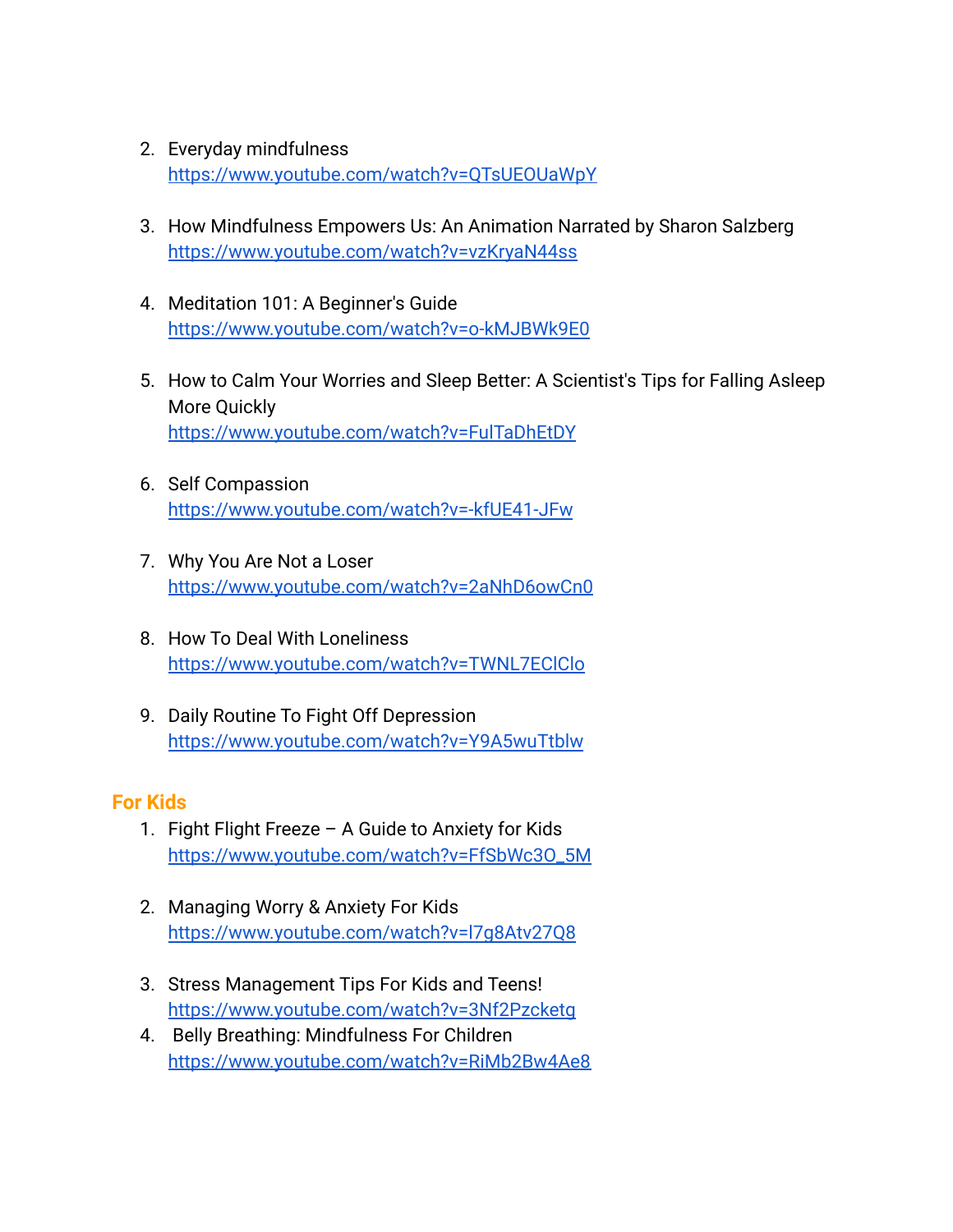- 5. Rainbow Relaxation: Mindfulness For Children <https://www.youtube.com/watch?v=IIbBI-BT9c4>
- 6. Bubble Bounce! Mindfulness for Children (Mindful Looking) <https://www.youtube.com/watch?v=UEuFi9PxKuo>
- 7. Anxiety and depression in kids: Healthy Head to Toe <https://www.youtube.com/watch?v=dZgMvyRkaI4>
- 8. Children's Mental Health Week: Express Yourself (KS1) <https://www.youtube.com/watch?v=YaBjzFx2Kro>

#### **Videos for Teens**

- 1. How We Cope With Anxiety I MTV's Teen Code <https://www.youtube.com/watch?v=0qnYXCLk5bQ&pbjreload=101>
- 2. Self Care in Middle School <https://www.youtube.com/watch?v=KSXXYH4pWfs>
- 3. Y2Y Teens Discuss Stress, Anxiety and Mental Health <https://www.youtube.com/watch?v=BgZhHxUwllU>
- 4. Teen Anxiety <https://www.youtube.com/watch?v=sBH4HnuNTTY>
- 5. Overcoming Anxiety | Jonas Kolker | TEDxTheMastersSchool

<https://www.youtube.com/watch?v=A1anXJhVamc>

- 6. Overcoming Social Anxiety | Marielle Cornes | TEDxYouth@MBJH [https://www.youtube.com/watch?v=YqM-17Iw\\_2k](https://www.youtube.com/watch?v=YqM-17Iw_2k)
- 7. A to Z of coping strategies <https://www.youtube.com/watch?v=5EXpkVw3fh0>
- 8. 10 Easy Self Care Tips for Depression <https://www.youtube.com/watch?v=5If1LFZ1CQA>
- 9. Mental Health 101 for Teens [https://www.youtube.com/watch?v=Fps7\\_GQ-Z4U](https://www.youtube.com/watch?v=Fps7_GQ-Z4U)